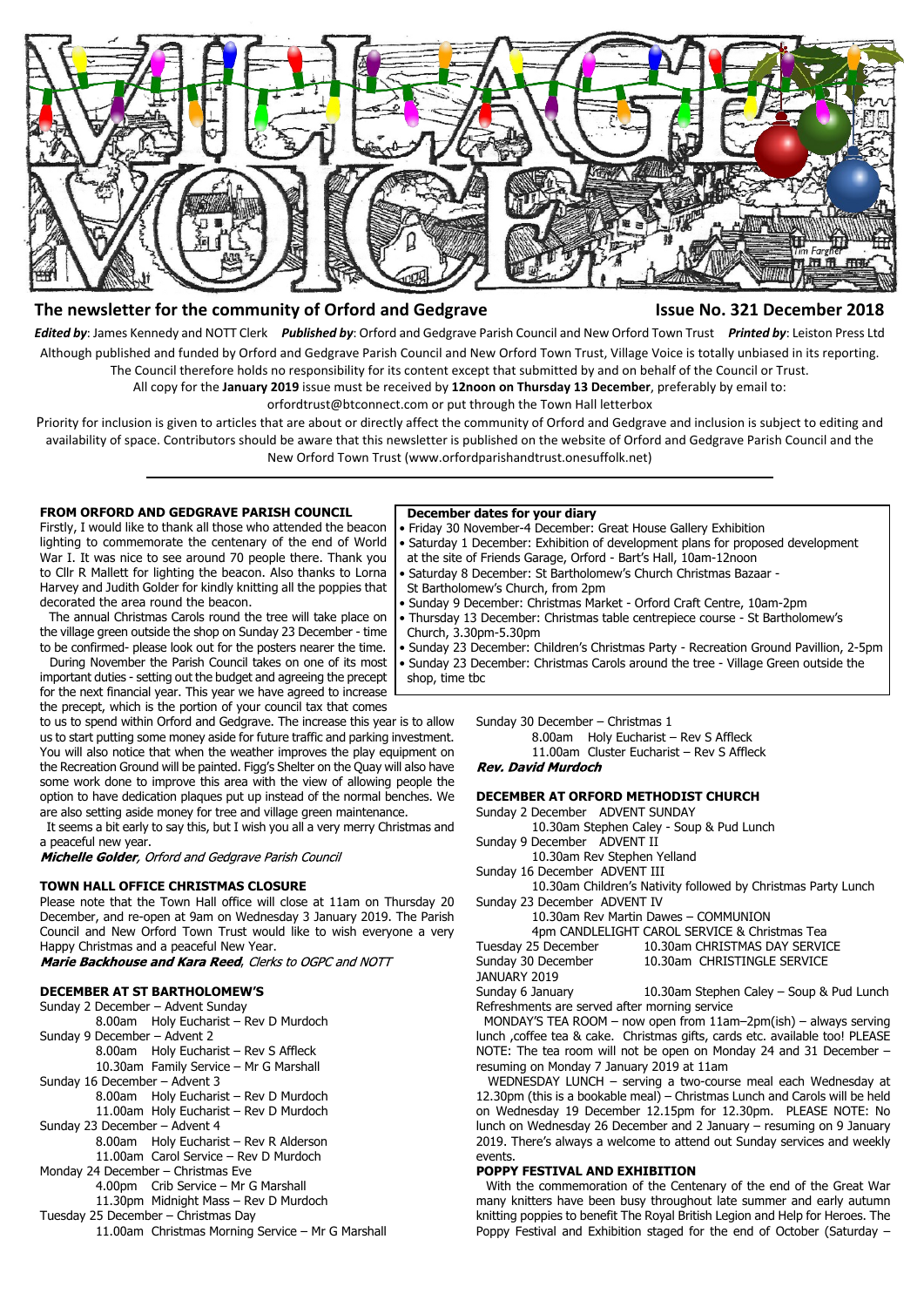Monday) brought together much planning with a superb but poignant collection of memorabilia from the First and Second World Wars – the whole of the Sanctuary was utilized with exhibitions of wartime cookery, knitting, a detailed model of a WWI trench, railways, Bevan Boy experiences, silk cards sent home from the Front!, an oil painting of a war horse, WWI medals, a wartime personal 'story', local roll of honour names, a book of remembrance and printed wartime poems, knitted poppies/poppy wreath and much more. A great exhibition and tea room visited and commented on by many visitors. Wartime lunch recipes were created and sampled by many with Anzac biscuits and 'trench cake' available for all. The Sunday service was well attended with many staying on to view the exhibition and enjoy lunch. The sale of poppies and exhibition donations, to be divided between the two named charities, has amounted to £805.

 Our grateful thanks to all who supported and bought poppies or attended the Festival exhibition. We are grateful too to those who knitted poppies, loaned memorabilia and personal items and to Dave Purnell who kindly created and provided the printed matter and posters/fliers, to the tea room staff and cake makers, and to Karen King and Pam Caley for their unstinted organisation and energy given to create the Festival and Exhibition. The Festival Exhibition remained in place for the 11 November Remembrance Service when the names of the local Roll of Honours for the WWI and WWII (Orford & Sudbourne) and to the Book of Remembrance were read before the two-minute silence.

 OUR GREETINGS AND BEST WISHES FOR A VERY HAPPY CHRISTMAS AND PEACEFUL NEW YEAR TO ALL.

#### **Stephen Caley**

### **ORFORD SPORTS AND RECREATION CLUB**

The Committee would like to wish you all seasons greetings for the forthcoming festive period. Please come and pay the club a visit over the Christmas season either for a chat, darts, pool, snooker, Wifi, music on one of our club nights or entertainment nights.

 Tickets are now on sale for the Christmas Draw, which will be held on Friday 21 December after the regular Bingo night.

 The Children's Christmas party will take place on Sunday 23 December, 2pm until 5pm. Entry fee will be a plate of food (please), more details from Nicky on 459180. All children must be accompanied by an adult please, and we have set no upper age for participation (but any additional helpers could be appreciated).

Further events include...

Club nights on Mondays, Fridays and Sundays, 8:30pm onwards

- Friday 21 December, Bingo and Draw night from 8pm
- Saturday 22 December, live music from Flaming Cheek, 8 till late
- Sunday 23 December, Children's Christmas party, 2pm till 5pm

 • New Year's Eve, Monday 31 December, Glitter Ball Disco 8pm till late Further ahead, Saturday 26 January, live music from Shattered. Mark Smy, OSRC Secretary, tel 450358

# **CHILDREN'S CHRISTMAS PARTY**

Sunday 23 December, 2pm to 5pm at Orford Sports and Recreation Club. Entry fee - a plate of party food. Forms will be handed out through Orford Primary school and located at Friends Garage.<br>**Nicky and Naomi** 

# **BONFIRE NIGHT THANKS**

Another year of tidy gardens and trimmed hedges helped build one of our biggest bonfires yet. Thank you for respecting the garden waste only signs. A big thank you to all the volunteers who helped through the day and evening - it helps make it possible to continue through to next year. Also, this year special thanks to The Mixing Bowl, The Meat Shed, Orford General Stores, Orford Sports and Recreation Club, and Laura at Friends Garage for all your help and support you have given as over the years. Thanks also to Raydon Hall Farms and to Michael Cordle. Many thanks to all.

# **Nicky Ehlert**

#### **ST BARTHOLOMEW'S CHURCH CHRISTMAS BAZAAR**

Saturday 8 December 2018 from 2pm

The popular annual Christmas bazaar will be held in the Church from 2pm on Saturday 8 December with 80% of the proceeds for the Church Fabric and 20% going to the Thomas Marshall Education Fund.

 Always a great start to Christmas. Come along with your family and friends and have some fun on the bottle tombola, the raffle and 'Guess the weight of the cake' and grab bargains galore from the Bric-a-Brac and Book Stalls. Pick up those 'must have' gifts from the Christmas Stall which will be full of edible Christmas goodies and other Christmas fare.

 Refresh yourselves with delicious mulled wine, mince pies, teas and cakes and listen to Nick Raison playing your seasonal favourites on the piano.

Raffle prizes, cakes, mince pies, bottles for the bottle tombola and any items and books (no cookery or gardening) of good quality that you can offer to be sold would be greatly appreciated. For a change, there will be a Puzzle Stall instead of the usual toy stall so we will be grateful for any jigsaw puzzles or indeed any other type of puzzle!

 All items can be brought to the Church on the Friday afternoon (7 December) and on the morning of the bazaar, or alternatively contact the people below or Wendy Marshall on 01394 450090. Look forward to seeing you all on Saturday 8 December!

Bottle Tombola: Suki Pearce, Beacon Cottage, Broad Street, 450011

Raffle: Christine Murdoch, The Rectory, Front Street, 450336

Cakes: Pat Walker, Garden Cottage, Ipswich Road, 450276 Bric-a-Brac: Caroline Gill, Seawinds, Gedgrave Road, 450302

Christmas Stall: Wendy Marshall, Chantry Cottage, Gedgrave Rd, 450090 **Wendy Marshall** 

**ORFORD WEA UPDATE**<br>NEXT COURSE: Philosophy: Makers of Modern Thought with David Sharp Venue: Orford Town Hall, Rear Hall

Date and Time: Monday 28 January 2019 14.00 - 15.30. 10 sessions, with a half-term break on Monday 10 February, concluding on Monday 8 April 2019. Course reference: C2225683.

David's talk will explore the life and ideas of such key thinkers as Kant, Darwin, Mill, Marx and Freud.

Previous course: Architecture Appreciation: A century of mainly British Buildina.

 This course, held from September through to November, encouraged 18 members to take part. It was a lively course, with much sharing of knowledge and lively debate. It was thoroughly enjoyed by all. Course participants enjoyed broadening their knowledge and developing their vocabulary as they explored the architectural movements and buildings of the twentieth century.

ANNUAL GENERAL MEETING:

Venue: Orford Town Hall, Rear Hall.

Date and Time: Monday 3 December 14.30-15.30.

 Everyone is welcome. Please join us to help decide which courses to apply for in Autumn 2019 and Spring 2020. The committee has drawn up an initial shortlist including Local History, Art, Literature and Film and Media. **Sue Snowdon** 

# **ORFORD & DISTRICT GARDENING CLUB**:

Our next open event

**Talk topic:** A Year in the Apothecary's Garden **Speaker:** Margaret Beveridge

**Venue:** Orford Town Hall, Back Room

**Date and time:** Thursday 10 January 2019 at 7.30pm

Margaret has her own business – Margaret Beveridge Garden Design – and specialises in planting design, working in London and Suffolk. She formerly volunteered at The Chelsea Physic Garden and will be using her experiences there to inform her talk. Personally, I can't wait to hear more about medicinal plants and herbs and of Margaret's time working in this most famous of all gardens. EVERYONE WELCOME!

 In November, we welcomed Neill Ludmon back to Orford. He ran a very practical and informative workshop for us back in the Spring on 'Border Design and Planting' and previously spoke to the club about 'Grasses'. On this occasion, Neill spoke to us about 'Colour Theory for Gardeners' and gave beautiful examples of how many of the famous gardens in this country and in Holland use colour along with form and structure to such magnificent effect. Coming next:

 AGM (short and to the point) and Social Evening Supper on Thursday 6 December – always great fun! Members only.

 Taster for the 2019 Programme being developed: The Wonderful World of Salvias, Shade Loving Plants, Sweet Peas …

 Do join us for 2019 and get the full Programme! £15 for the year… Just come along to one of our events…

Polly Sharkey, Chair, 01394 450959 creativefutures98@btinternet.com

#### **ORFORD ORGAN PROJECT**

Fundraising for our new organ is now in full swing. We are tackling three main areas in our quest to raise the £120,000 we need to restore and install the Collins organ which we hope will speak again on Easter Sunday 2019. The sum we need is significant, but in relative terms it is less than the cost of the new heating system for the church, and has three attractive pluses: first, within a finite period of time we will take delivery of an instrument which will last for decades if not centuries – well-maintained organs can have very long pedigrees; second, the organ will be a glittering adornment to the church – something to be seen, heard and touched; and third, it will be an investment – the organ, worth £600,000 if built from new, will generate income for the

church by supplementing the music fund which already supports the fabric. The three areas we are pursuing are personal giving, trusts and charities:

our fundraising manager Ciara Scallan is co-ordinating all of these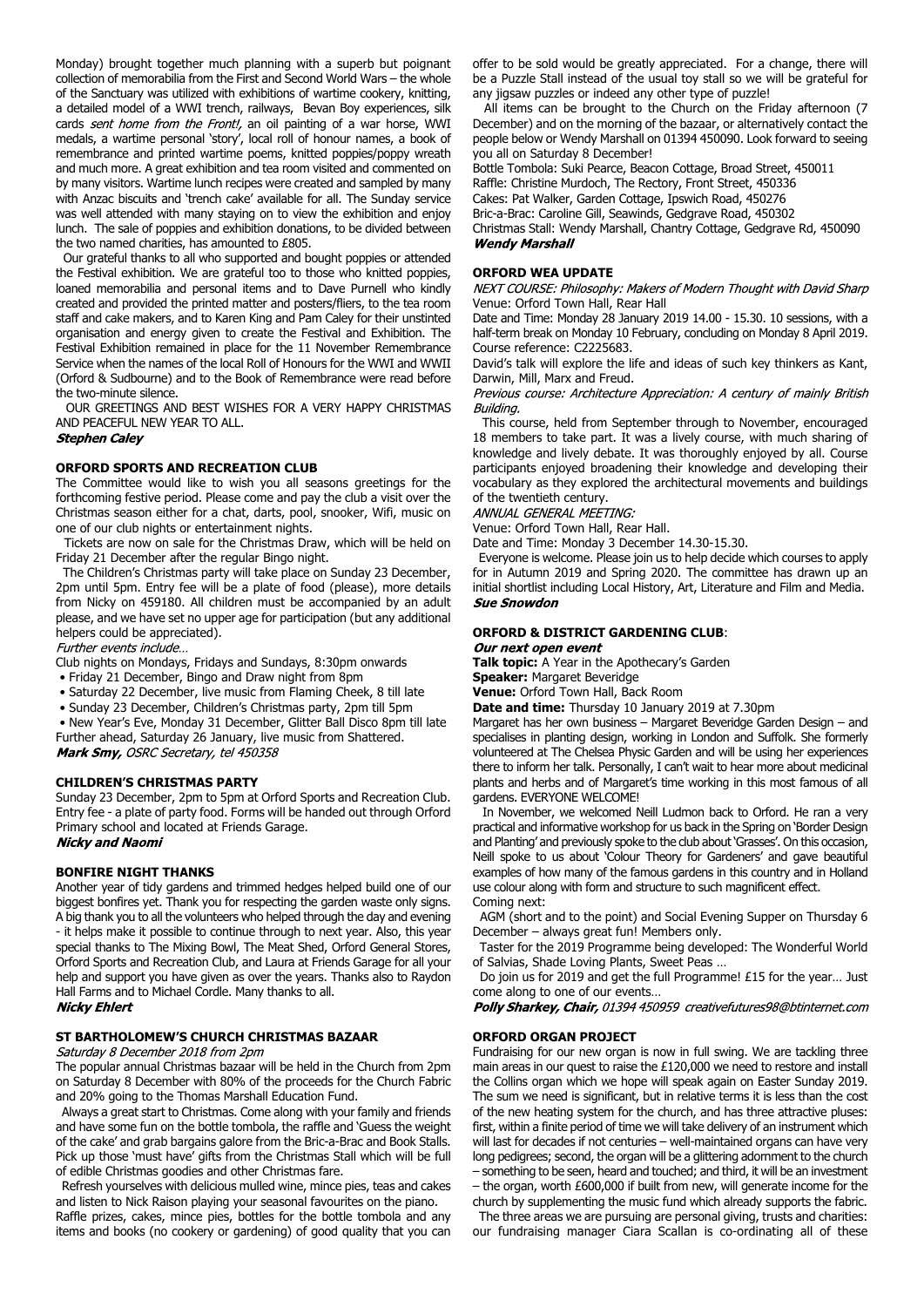approaches. For information on the project and the many easy ways to donate, you can contact her here: Email ciara@thegivingheart.co.uk Tel: (07887) 524654. Every household in the village has received a copy of the Project leaflet, and copies are available in the church. A JustGiving site – https://www.justgiving.com/campaign/orfordorganproject – allows donations to be made online, and visitors to the church can even donate by text message, using mobile phones. Importantly, the JustGiving site will remain available to the Church for future fundraising campaigns once we have raised the money for the organ.

 One of the most exciting aspects of the project is to see the painstaking skill and craftsmanship which is going in to the intricate task of restoring the instrument's thousands of component parts. You can see picture galleries showing the work under way, at the Project website: www.orfordorganproject.com. Graeme Kav

## **ARMISTICE CENTENARY**

During the week before Remembrance Sunday it was inspiring to visit many local churches and other places which had made special efforts towards commemoration, not least on the Sunday afternoon at Tunstall. I was particularly struck by the research into the lives and service of local men and women, for instance in the displays at Alderton Church. The Suffolk Punch Trust staged wonderful exhibits including the arrangement of poppies in the shape of a working horse set up by soldiers from the Woodbridge base and other input from Hollesley Bay inmates. The involvement of local primary schools with their paintings, drawings and poetry or the laying of wreaths on war graves in Orford was equally impressive. In Orford Methodist Church we were treated to a magnificent exhibition of memorabilia, mainly related to WWI but also to 1939-45. A model of a trench section and transcripts of individual memories were among the highlights. The whole building was beautifully decorated with knitted poppies. All this was combined with a very personal welcome to visitors and the offer of delicious food. The following lines are offered as my own personal postscript.

November Wings

As poppies' blood shines red November is the time The bright Red Admiral's wings For memories of lives Lovely still, but frail Cut down by cruel enmity, Beat upon the sun-bright pane. Each precious to the ones Must I now set you free Who waved them off to war. Into the shining sky Listen in the silence To fly and soar again, Between the bugle calls Then, when the day is done, and you may hear,

To die? Both far and near, The fluttering of souls Like wings.

# **Richard Roberts**

## **ORFORD GENERAL STORE NEWS**

We are so flattered and honoured to have been nominated in the category of Best Village Shop and Post Office in the Rural Countryside Alliance Awards. We are really grateful to those who have already nominated us, but can we ask all our lovely loyal supporters, to spare five minutes for us, and head over to The Countryside Alliance website, and vote for us. It really would mean so much to all of us.

 As you are aware, just three and a half years ago this business was dramatically downsized by the previous owner much to the dismay of the local community. We lost our cafe, our butchers, and most importantly, three-quarters of our retail floor space. However, following the acquisition of the business on 1 August 2016 by the present owner, Sue Snowdon, and the employment of Sue Gadd as Manager, this business has continued to develop and improve on an almost daily basis. We now retail almost the same number of lines as we did in our previously much larger site, and we are always looking to improve our offering, with a particular emphasis on supporting other local, rural businesses. The quality of our products is also highly important to us, and we are delighted to work with so many highly regarded and award-winning local producers and suppliers.

 We love serving our local community and being so actively involved in it. This year in particular we have loved helping at the Flower Show, Suffolk Day Festivities partnering with Fishers Gin, and the Carols around the Tree. All of this would be pointless without you, our lovely loyal customers though. We really do appreciate all your kind words, thoughts and any suggestions you may offer to improve.

 Please may we ask you to support our nomination in these awards. Voting closes on 9 December 2018. WE NEED YOUR VOTE! **Sue Gadd**, Orford General Store

# **DECEMBER AT THE KING'S HEAD**

Here we are again, December, where did 2018 go? As always at The King's Head we are looking forward to celebrating the festive season with you.

Christmas Party Menu - Daniel Bunce has done it again and come up with a great menu for anyone who wants to celebrate the festive period at The King's Head. Menu available from the pub and book early.

Thursday 6 December – Quiz Night – the regular monthly quiz with a variety of questions to muse over. £1 to enter and winner takes all.

Saturday 8 December - MacMillan Charity Night- an evening of fun and live music with the aim to raise a few quid for a good cause. When you buy a drink, you will be asked if you would like to donate. Organised by Trevor we have live music from Chris, Dave & Steven starting around 8.30pm. In addition, there will be a silent auction throughout the evening – if you would like to donate an auction item then please let Trevor or us know.

Christmas Day - 12 til 2 - open for drinks, and looking forward to seeing as many of you as possible.

Friday 28 December - Steven Lay Open Mic Night - the last one for 2018 will no doubt be of the same high standard of entertainment as the rest this year.

New Year's Eve Party- our excellent Chef Daniel Bunce has come up with a great menu for the evening. We will be serving pre-booked reservations only – so come in and get a copy of the menu and save yourself a table. From about 9pm we will have live music from The Man in the Hat – playing through in to 2019. Free entry and everyone welcome.

 As always, our enthusiastic team of staff are looking forward to seeing you over the festive period and making your experience the best they can. We wish you a very merry and happy Christmas and a healthy and peaceful 2019. Thank you for all your support, it is much appreciated.

Ian and Suzanne Ballantine, thekingsheadorford@gmail.com

**ORFORD CRAFT CENTRE**<br>FIRST CHRISTMAS MARKET – Sunday 9 December – 10am til 2pm We are holding our first Christmas Market in front of the Craft Centre on Sunday 9 December, from 10am-2pm. Many of our wonderful craftworkers will have stalls - an ideal place to do your present shopping. In addition, we hope to have mulled drinks and hot sausages being sold. And all with the background of the sounds of Christmas tunes. All you need to get you in the mood for the festive season. There is space for a few more stalls – so even if you don't supply us and are a Suffolk based craft worker and would like to have a stall please contact us to book your space.

Exhibitions in The Old Hayloft: Lisa Berry

Lisa is a talented local artist from Chillesford, some of you will remember her from Suffolk Day and all the balloons she had to blow up and twist. Her exhibition uses colours and outlines to make your imagination explore the themes. Every piece is an original and unique work of art.

If you are a local artist and would like to exhibit in The Old Hayloft please call in and see us to see if we can work out a suitable date for you to exhibit. We already have some bookings for 2019 so reserve your spot now.

Workshops in The Old Hayloft:

EJR Ceramics - Clay Workshops

 Emma's workshops continue on Friday 14 December from 10am-1pm. Thereafter they continue as the fourth Thursday of each month starting at 2.30pm, and the second Friday of each month starting at 10am, (except Thursday 27 December when Emma will be having a well-earned rest). White Cottage Candles - Candle Making Workshop

 Sian had a brilliant one-day course in November and is looking to hold some more in the new year, if you are interested please let us know so we can register it with Sian.<br>Willow Craft – Bespoke Christmas Wreath Workshops

 Janet is running a workshop from 10am11pm on Saturday 8 December to work with you to create your own bespoke Christmas Wreath. There are only a few places left so please book early.

 We would like to thank everyone for the support they have given us since the opening in mid-2018. Your continued enthusiasm for the project is much appreciated. Particular thanks goes the extremely talented local craft workers for allowing us to display and sell their works. On behalf of all the team at Orford Craft Centre we would like to wish you a very Merry Christmas and a Happy and Peaceful New Year. We hope we made your Christmas shopping a little easier and more exciting.<br>**Ian and Suzanne Ballantine**, orfordcraftcentre@gmail.com

#### **THE PENINSULA PRACTICE DECEMBER NEWSLETTER**

The Peninsula Practice Health and Wellbeing Day 2018 was hugely successful. People arrived smiling and left smiling. The stall holders were buzzing with enthusiasm from the many people enquiring and benefiting from knowing more about the services available to them. 345 patients received the flu vaccination. From the 238 questionnaire forms we received predominately positive feedback, with three quarters of attendees finding the information stands helpful. We are grateful to The Peninsula Practice Participation Group who helped organise the day and to Hollesley WI who at short notice provide refreshments throughout the afternoon.

Surgery Closures: GP Closure: Wednesday 12 December 13.00-18.30 Christmas Closures: Tuesday 25 December, Wednesday 26 December, Tuesday 1 January 2019. We would like to wish all residents of the Peninsula a very Merry Christmas & a Happy New Year.